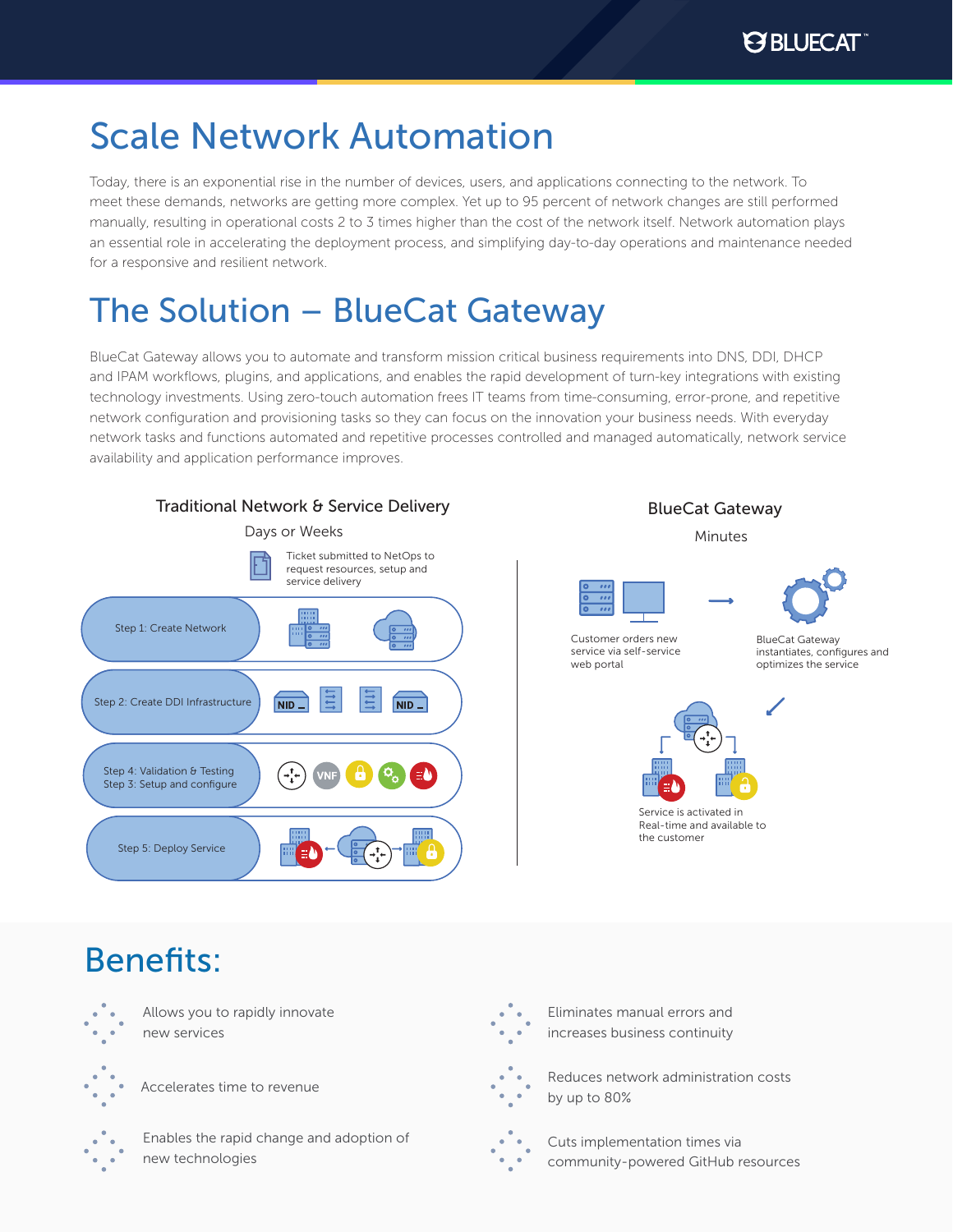### Features



#### Adaptive Applications & Plugins

BlueCat Gateway leverages a robust library of Adaptive Plugins and Applications that facilitates continuous updates, improves threat detection and policy enforcement, and provides instant access for users and applications. Our Adaptive Plugins and Applications work with any environment and helps to optimize existing IT investments.

Integrations include:

- Networking: Cisco, VMware, Microsoft, Nutanix, OpenStack, ServiceNow, Ansible, and more
- Cloud: AWS, Azure, Google Cloud Platform\*
- Security: Palo Alto, Cisco, Splunk, IBM, Archsight, Crowdstrike, and more

### Why Adaptive Plugins & Applications

| Adaptive<br><b>Applications</b> |
|---------------------------------|
|                                 |
|                                 |
|                                 |
|                                 |
|                                 |
|                                 |
|                                 |
|                                 |
|                                 |



#### Self-Service

Gateway provides self-service capabilities to end users by automating IT service requests via built-in web forms. So, whether users need device registration and onboarding or configuration and permissions management, BlueCat Gateway empowers IT to instantly meet the broadest range of unique end user requirements.